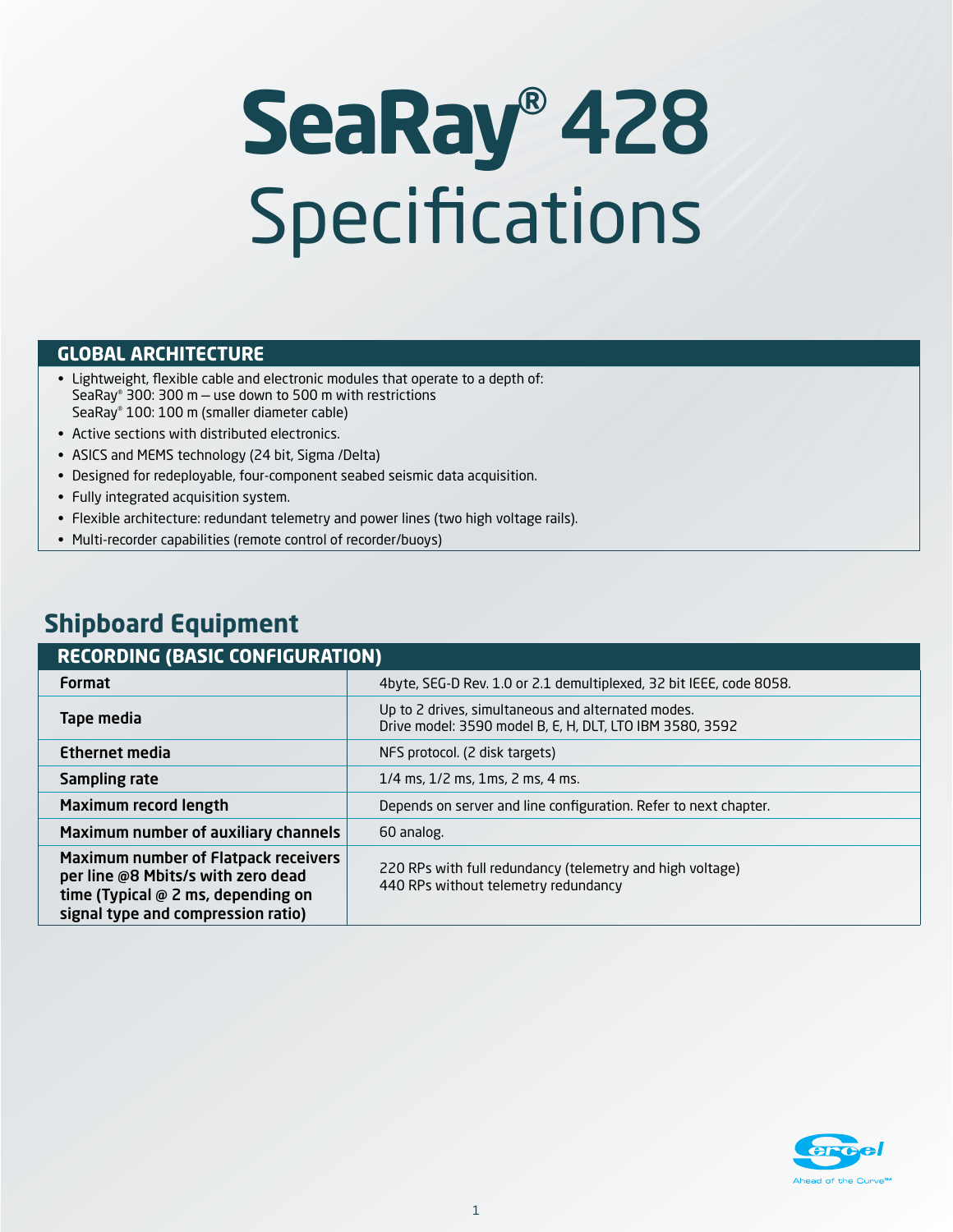| Configuration<br>(Results are Typical @ 2 ms, depending on<br>signal type and compression ratio) | <b>Distance</b><br>between<br>RPs (m) | <b>Number</b><br>of AQDSUs<br>between<br><b>SBLUs</b> | <b>Maximum</b><br>length<br>between<br><b>SBLUs</b> | <b>Maximum</b><br><b>Active Line</b><br>Length (m)<br>(1) | <b>Quantity</b><br>of SBLUs | <b>Total</b><br><b>RPs</b> | Zero dead<br>time<br>rate with<br><b>Telemetry</b><br>redundancy<br>(2) & (3) | Zero dead<br>time rate<br>with no<br><b>Telemetry</b><br>redundancy<br>(4) | <b>HV</b><br>redundancy<br>(5) |
|--------------------------------------------------------------------------------------------------|---------------------------------------|-------------------------------------------------------|-----------------------------------------------------|-----------------------------------------------------------|-----------------------------|----------------------------|-------------------------------------------------------------------------------|----------------------------------------------------------------------------|--------------------------------|
|                                                                                                  |                                       |                                                       | 25m - TZLU - 8 Mbits/s - 365V                       |                                                           |                             |                            |                                                                               |                                                                            |                                |
| Zero dead time with full redundancy                                                              | 25                                    | 30                                                    | 750                                                 | 5500                                                      | $\overline{9}$              | 220                        |                                                                               |                                                                            | Yes                            |
| Zero dead time with HV redundancy only                                                           | 25                                    | 30                                                    | 750                                                 | 9750                                                      | 14                          | 390                        | 77%                                                                           |                                                                            | Yes                            |
| Zero dead time with no redundancy                                                                | 25                                    | 30                                                    | 750                                                 | 11000                                                     | 16                          | 440                        | 100%                                                                          | $\blacksquare$                                                             | <b>No</b>                      |
| Maximum length due to HV loss                                                                    | 25                                    | 30                                                    | 750                                                 | 14500                                                     | 21                          | 580                        | 164%                                                                          | 32%                                                                        | <b>No</b>                      |
|                                                                                                  |                                       |                                                       | 50m - TZLU - 8 Mbits/s - 365V                       |                                                           |                             |                            |                                                                               |                                                                            |                                |
| Zero dead time with full redundancy                                                              | 50                                    | 30                                                    | 1500                                                | 11000                                                     | 9                           | 220                        |                                                                               |                                                                            | Yes                            |
| Zero dead time with HV redundancy only                                                           | 50                                    | 30                                                    | 1500                                                | 14500                                                     | 11                          | 290                        | 32%                                                                           |                                                                            | Yes                            |
| Maximum length due to HV loss                                                                    | 50                                    | 30                                                    | 1500                                                | 21000                                                     | 15                          | 420                        | 91%                                                                           |                                                                            | <b>No</b>                      |
|                                                                                                  |                                       |                                                       | 25m - SBLU - 8 Mbits/s - 600V                       |                                                           |                             |                            |                                                                               |                                                                            |                                |
| Zero dead time with full redundancy                                                              | 25                                    | 30                                                    | 750                                                 | 5500                                                      | 9                           | 220                        |                                                                               |                                                                            | <b>Yes</b>                     |
| Zero dead time with HV redundancy only                                                           | 25                                    | 30                                                    | 750                                                 | 11000                                                     | 16                          | 440                        | 100%                                                                          |                                                                            | Yes                            |
| No zero dead time with HV redundancy only                                                        | 25                                    | 30                                                    | 750                                                 | 17250                                                     | 24                          | 690                        | 214%                                                                          | 57%                                                                        | <b>No</b>                      |
| Maximum length due to HV loss                                                                    | 25                                    | 30                                                    | 750                                                 | 23250                                                     | 32                          | 930                        | 323%                                                                          | 111%                                                                       | <b>No</b>                      |
| 50m - SBLU - 8 Mbits/s - 600V                                                                    |                                       |                                                       |                                                     |                                                           |                             |                            |                                                                               |                                                                            |                                |
| Zero dead time with full redundancy                                                              | 50                                    | 30                                                    | 1500                                                | 11000                                                     | $\overline{9}$              | 220                        |                                                                               |                                                                            | Yes                            |
| Zero dead time with HV redundancy only                                                           | 50                                    | 30                                                    | 1500                                                | 22000                                                     | 16                          | 440                        | 100%                                                                          |                                                                            | Yes                            |
| No zero dead time with HV redundancy only                                                        | 50                                    | 30                                                    | 1500                                                | 25500                                                     | 18                          | 510                        | 132%                                                                          | 16%                                                                        | <b>No</b>                      |
| Maximum length due to HV loss                                                                    | 50                                    | 30                                                    | 1500                                                | 37500                                                     | 26                          | 750                        | 241%                                                                          | 70%                                                                        | <b>No</b>                      |

(1) Configuration between active line and BCXU is: BCXU - Deck cable (50m) + SBLU + Extender (300m) + SBLU + Extender (300m) + SBLU + Extender (300m) + SBLU + TZAC (25m) + Active line

(2) Telemetry redundancy = means that system can work with only one telemetry line

(3) Zero dead time (%) is calculated as: (Number of RPs/220-1), where 220 is the maximum number of receiver points with zero dead time and telemetry redundancy

(4) Zero dead time (%) is calculated as: (Number of RPs/440-1), where 440 is the maximum number of receiver points with zero dead time

(5) HV redundancy = means that system can work with only one HV rail

Maximum number of Flatpack receivers per line @ 16 Mbits/s (SBLU only) with zero dead time (Typical @ 2 ms, depending on signal type and compression ratio)

420 RPs with full redundancy (telemetry and high voltage) 590 RPs without telemetry redundancy

| <b>Configuration</b><br>(Results are Typical @ 2 ms, depending on<br>signal type and compression ratio) | <b>Distance</b><br>between<br>RPs(m) | <b>Number</b><br>of AODSUs<br>between<br><b>SBLUs</b> | <b>Maximum</b><br>length<br>between<br><b>SBLUs</b> | <b>Maximum</b><br>Active Line<br>Length (m)<br>(1) | Quantity<br>of SBLUs | <b>Total</b><br><b>RPs</b> | Zero dead<br>time<br>rate with<br><b>Telemetry</b><br>redundancy<br>$(2)$ & $(3)$ | Zero dead<br>time rate<br>with no<br><b>Telemetry</b><br>redundancy<br>(4) | <b>HV</b><br>redundancy<br>(5) |
|---------------------------------------------------------------------------------------------------------|--------------------------------------|-------------------------------------------------------|-----------------------------------------------------|----------------------------------------------------|----------------------|----------------------------|-----------------------------------------------------------------------------------|----------------------------------------------------------------------------|--------------------------------|
| 25m - SBLU - 16 Mbits/s - 600V                                                                          |                                      |                                                       |                                                     |                                                    |                      |                            |                                                                                   |                                                                            |                                |
| Zero dead time with full redundancy                                                                     | 25                                   | 60                                                    | 1500                                                | 10500                                              | 8                    | 420                        |                                                                                   |                                                                            | Yes                            |
| Zero dead time with HV redundancy only                                                                  | 25                                   | 60                                                    | 1500                                                | 14750                                              | 11                   | 590                        | 40%                                                                               |                                                                            | Yes                            |
| No zero dead time with HV redundancy only                                                               | 25                                   | 60                                                    | 1500                                                | 18000                                              | 13                   | 720                        | 71%                                                                               | 22%                                                                        | Yes                            |
| Maximum length due to HV loss                                                                           | 25                                   | 60                                                    | 1500                                                | 27000                                              | 19                   | 1080                       | 157%                                                                              | 83%                                                                        | No                             |

(1) Configuration between active line and BCXU is: BCXU - Deck cable (50m) + SBLU + Extender (300m) + SBLU + Extender (300m) + SBLU + Extender (300m) + SBLU + TZAC (25m) + Active line

(2) Telemetry redundancy = means that system can work with only one telemetry line

(3) Zero dead time (%) is calculated as: (Number of RPs/420-1), where 420 is the maximum number of receiver points with zero dead time and telemetry redundancy

(4) Zero dead time (%) is calculated as: (Number of RPs/590-1), where 590 is the maximum number of receiver points with zero dead time

(5) HV redundancy = means that system can work with only one HV rail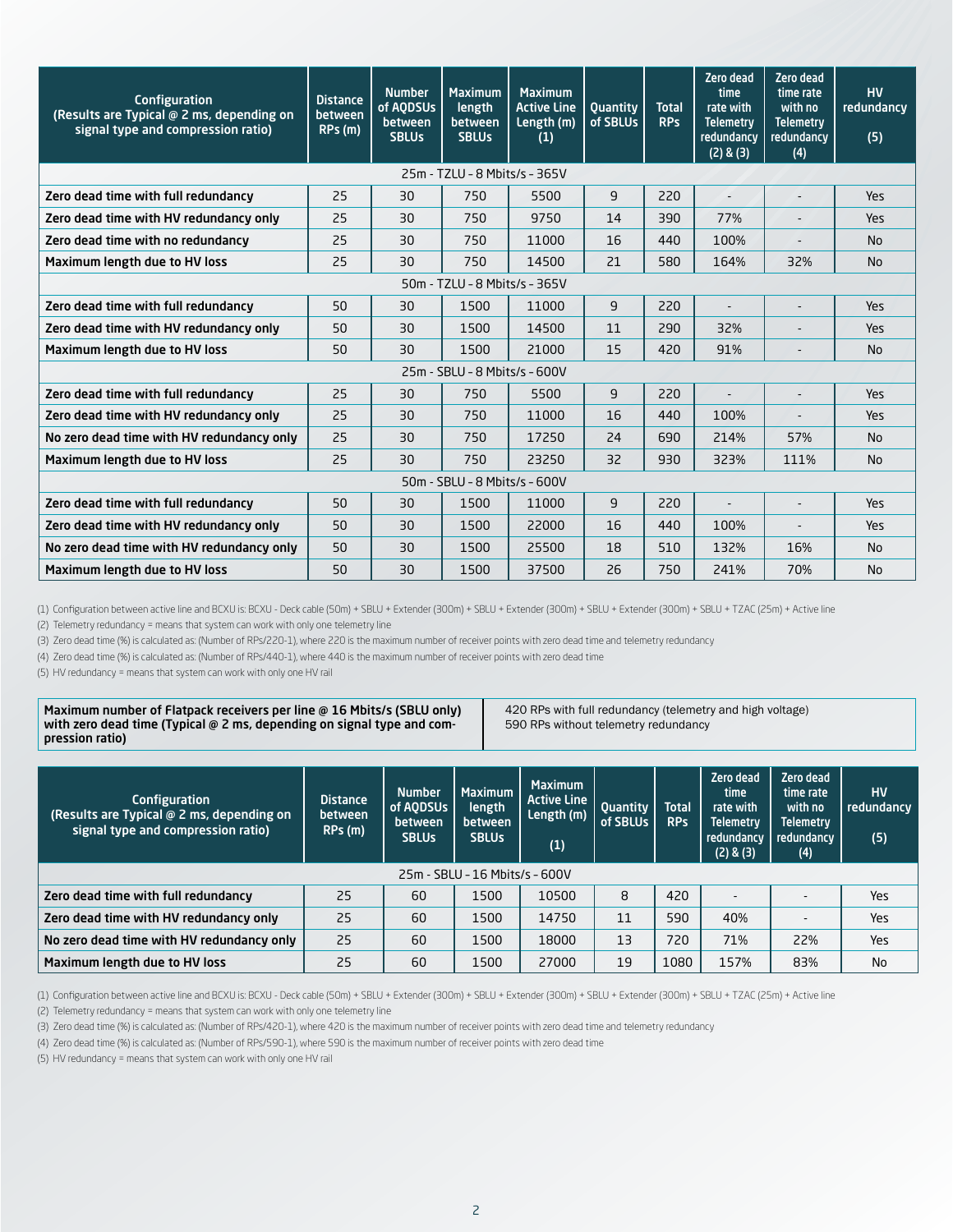| <b>LCI-428</b>                   |                                                                                                                                                                       |
|----------------------------------|-----------------------------------------------------------------------------------------------------------------------------------------------------------------------|
| <b>Functions</b>                 | Field units management, up to 8000 channels real time @ 2ms (typical compression<br>ratio: 40%).<br>• Up to 3 LCI-428 can be linked together to handle more channels. |
| <b>Electrical specifications</b> | Operating voltage: 110-220 VAC, 50/60 Hz<br>$\bullet$<br>Power consumption: 6.7 W                                                                                     |
| <b>Physical specifications</b>   | Dimensions (HxWxD): 2U 19" rackable, 86.1 x 483 x 420.7 mm (19 x 16.5 x 3.4 in.)<br>Weight: 4.1 kg (9.0 lbs.)                                                         |
|                                  |                                                                                                                                                                       |

| <b>BCXU-428</b>                  |                                                                                                                                                                                                                                                                                                                                                                                                                                                                                                                                                                                                                     |  |  |  |
|----------------------------------|---------------------------------------------------------------------------------------------------------------------------------------------------------------------------------------------------------------------------------------------------------------------------------------------------------------------------------------------------------------------------------------------------------------------------------------------------------------------------------------------------------------------------------------------------------------------------------------------------------------------|--|--|--|
| <b>Functions</b>                 | Modified TCP-IP protocol, 100 Mbps Ethernet-based, for connection to the LCI<br>$\bullet$<br>Built-in high-voltage converter (power supply to cable).<br>High-voltage remote or local operation.<br>Connection to Deck safety devices (Emergency stop, warning lights).<br>$\bullet$<br>Connection to the deck cable through a 2-m Deck cable Adaptor.<br>The safety loop circuitry of BCXU-428 provides protection from hazardous voltages<br>throughout the line to the fist TZLU or SBLU. It turns off the High Voltage and causes<br>the Safety Loop red indicator to light up on the front panel               |  |  |  |
| <b>Electrical specifications</b> | Input Voltage: 110V/220V AC ±20%.<br>Frequency: 50-60 Hz ±5%.<br>Power rating of high voltage power supply depending on output voltage :<br>Output DC voltage<br>Power<br>600 VDC<br>1500 W<br>550 VDC<br>1375W<br>500 VDC<br>1250 W<br>450 VDC<br>1125 W<br>400 VDC<br>1000W<br>350 VDC<br>875 W<br>Output voltage: From 100 VDC to 600 VDC. (Must be limited to 365 VDC for<br>compliance with TZLU).<br>Output Current : Max. 2.5 A.<br>Safety features: Current limitation, High Voltage leakage measurement.<br>$\bullet$<br>Leakage current : High Voltage leakage current measurement from -50.0 mA to +50.0 |  |  |  |
| <b>Physical specifications</b>   | Dimensions (HxWxD): 2U 19" rackable, 89 x 482.6 x 580 mm (without rear panel<br>connectors)<br>Weight: 18 kg                                                                                                                                                                                                                                                                                                                                                                                                                                                                                                        |  |  |  |

| <b>DECK CABLE</b> |            |
|-------------------|------------|
| Length            | Up to 100m |
|                   |            |

| STORAGE AND OPERATING CONDITIONS (SHIPBOARD) |                                                                                                                              |  |  |
|----------------------------------------------|------------------------------------------------------------------------------------------------------------------------------|--|--|
| <b>Operating temperature</b>                 | +5°C to +40°C $(41°$ to 104°F)                                                                                               |  |  |
| Storage temperature                          | $-15^{\circ}$ C to +55 $^{\circ}$ C (5 $^{\circ}$ to 131 $^{\circ}$ F)                                                       |  |  |
| <b>Operating humidity</b>                    | 10 to 90% relative humidity, non-condensing                                                                                  |  |  |
| <b>Storage humidity</b>                      | 5 to 95% relative humidity<br>Sercel recommends storing the BCXU-428 in dry conditions for about 24 hours before<br>power on |  |  |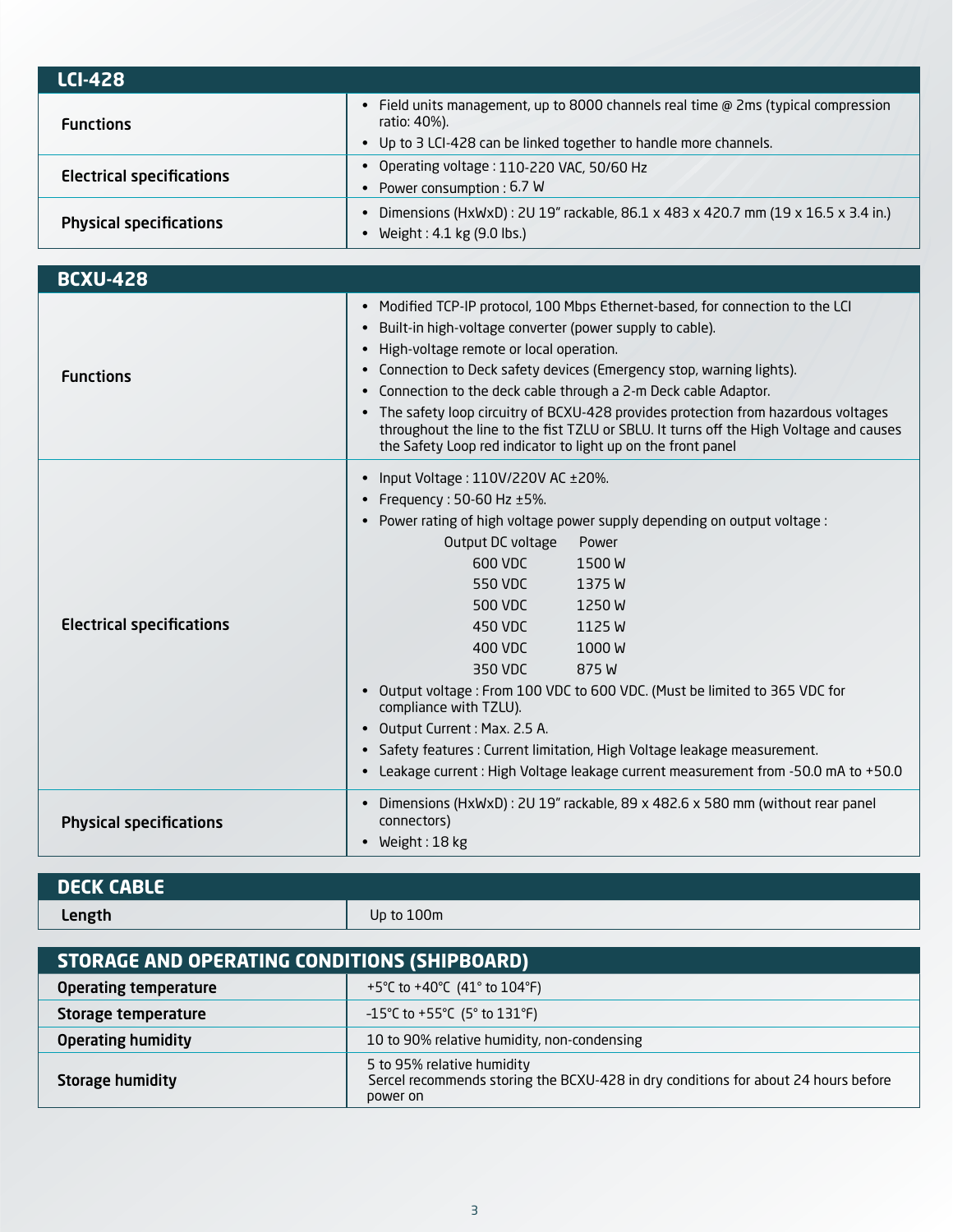## **In-Sea Equipment**

| <b>SBLU</b>                      |                                                                                                                                                                                                                                                                                                                                                                                                                                                                                                                                                                                                                                                                                                                                |
|----------------------------------|--------------------------------------------------------------------------------------------------------------------------------------------------------------------------------------------------------------------------------------------------------------------------------------------------------------------------------------------------------------------------------------------------------------------------------------------------------------------------------------------------------------------------------------------------------------------------------------------------------------------------------------------------------------------------------------------------------------------------------|
| <b>Functions</b>                 | 50 VDC (±25VDC) power supply for active channels for the two lines.<br>High Voltage Lines and telemetry switches.<br>$\bullet$<br>Manages data rate of 8Mbits/s or 16Mbits/s, and can manage up to 30 receiver points<br>(120 channels) or 60 receiver points (240 channels) respectively.<br>Data routing, and data pre-processing.<br>$\bullet$<br>The safety loop circuitry provides protection from hazardous voltages throughout the<br>acquisition line to the next SBLU or TZLU. It turns off the High Voltage and causes the<br>Safety Loop red indicator to light up on the front panel.<br>The SBLU includes an equalizer and can be used as a repeater (400m @ 8Mbits/s, and<br>up to 700 m with AQRU @ 16Mbits/s). |
| <b>Electrical specifications</b> | Maximum input voltage: 600 VDC                                                                                                                                                                                                                                                                                                                                                                                                                                                                                                                                                                                                                                                                                                 |
| <b>Physical specifications</b>   | Connectors: 70mm, 28 pins<br>Maximum outside diameter: 104 mm<br>Overall assembled length (including bend restrictors) : 1371 mm<br>Stiff length (termination + SBLU + termination) : 720.5 mm<br>Weight in air (termination + SBLU + termination) : 17.8 kg<br>Weight in seawater (termination + SBLU + termination) : 10.9 kg<br>Number of bend restrictors per termination : 1 brass (nearest the module), 5 plastic + 1<br>$\bullet$<br>tapered end                                                                                                                                                                                                                                                                        |

**TZLU Functions** • 50 VDC (±25VDC) power supply for active channels for the two lines. • High Voltage Lines and telemetry switches. • Manages data rate of 8Mbits/s, and manage up to 30 receiver points (120 channels). • Data routing, and data pre-processing. • The safety loop circuitry provides protection from hazardous voltages throughout the acquisition line to the next TZLU. It turns off the High Voltage and causes the Safety Loop red indicator to light up on the front panel. Electrical specifications • Maximum input voltage : 365 VDC Physical specifications • Connectors : 70mm, 28 pins • Maximum outside diameter (TZLU or TZRU) : 150.3 mm • Overall assembled length (including bend restrictors) : 1420 mm • Stiff length (termination + TZLU + termination) : 769.5 mm • Weight in air (termination + TZLU + termination) : 21.0 kg • Weight in seawater (termination + TZLU + termination) : 10.9 kg • Number of bend restrictors per termination : 1 brass (nearest the module), 5 plastic + 1 tapered end

| <b>TZRU</b>                      |                                                                                                                            |
|----------------------------------|----------------------------------------------------------------------------------------------------------------------------|
| <b>Functions</b>                 | Long-range repeater unit, required if the length between the BCXU-428 and the TZLU<br>or between AQASs exceeds 100 meters. |
| <b>Electrical specifications</b> | Power Source: 50 VDC from telemetry lines                                                                                  |
| <b>Physical specifications</b>   | Same as TZLU                                                                                                               |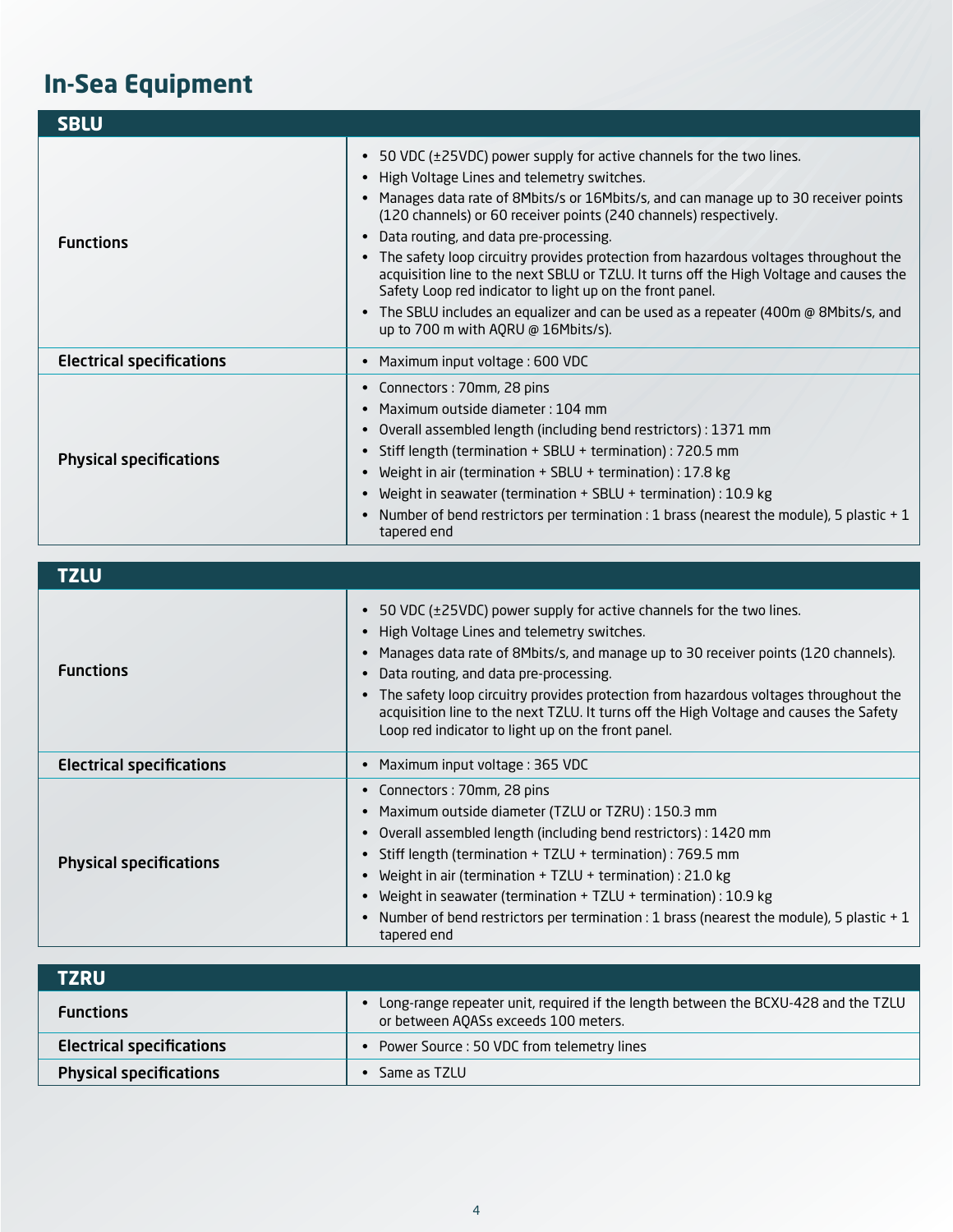### **FLATPACK**

The Flatpack cage protects AQDSU canister, SSH-01 hydrophone cylinder and cable takeout.

| <b>Material</b>                      | Flatpack cage: aluminum-bronze<br>$\bullet$<br>Articulated bend restrictors: glass-fiber-reinforced plastic<br>$\bullet$ |
|--------------------------------------|--------------------------------------------------------------------------------------------------------------------------|
| Maximum outside width                | 174 mm                                                                                                                   |
| Maximum outside height               | $71$ mm                                                                                                                  |
| Cage length                          | 455 mm                                                                                                                   |
| <b>Number of bend restrictors</b>    | $7 + 1$ tapered end link on each side                                                                                    |
| Overall length with bend restrictors | 968 mm                                                                                                                   |
| <b>Stiff length</b>                  | 392 mm                                                                                                                   |
| Weight in air                        | 14.15 kg                                                                                                                 |
| Weight in sea water                  | $10.88$ kg                                                                                                               |

| <b>AOAS</b>                        |                      |
|------------------------------------|----------------------|
| Minimum spacing of receiver points | 12.5 m               |
| Maximum spacing of receiver points | up to $60 \text{ m}$ |

| SeaRay® 100 cable                    |                     |  |  |  |
|--------------------------------------|---------------------|--|--|--|
| <b>Outside diameter</b>              | 21.6 mm (over ribs) |  |  |  |
| <b>Maximum active section length</b> | $1800 \,\mathrm{m}$ |  |  |  |
| Minimum breaking strength            | 22 kN               |  |  |  |
| Maximum allowable working load       | 4.5 kN              |  |  |  |
| Point (local) pressure loading       | 10 Mpa              |  |  |  |
| Minimum sheave diameter              | 1.5 <sub>m</sub>    |  |  |  |
| Weight in air                        | 564 kg/km           |  |  |  |
| Weight in sea water                  | $210$ kg/km         |  |  |  |
| <b>Maximum operating depth</b>       | 100m                |  |  |  |

| SeaRay® 300 cable                    |                                            |
|--------------------------------------|--------------------------------------------|
| <b>Outside diameter</b>              | 28.5 mm (over ribs)                        |
| <b>Maximum active section length</b> | 1800 m                                     |
| Minimum breaking strength            | 66 kN                                      |
| Maximum allowable working load       | 16.5 kN                                    |
| Point (local) pressure loading       | 10 Mpa                                     |
| Minimum sheave diameter              | 3 m                                        |
| Weight in air                        | 849 kg/km                                  |
| Weight in sea water                  | $231$ kg/km                                |
| <b>Maximum operating depth</b>       | 300m<br>500m (with specific handling care) |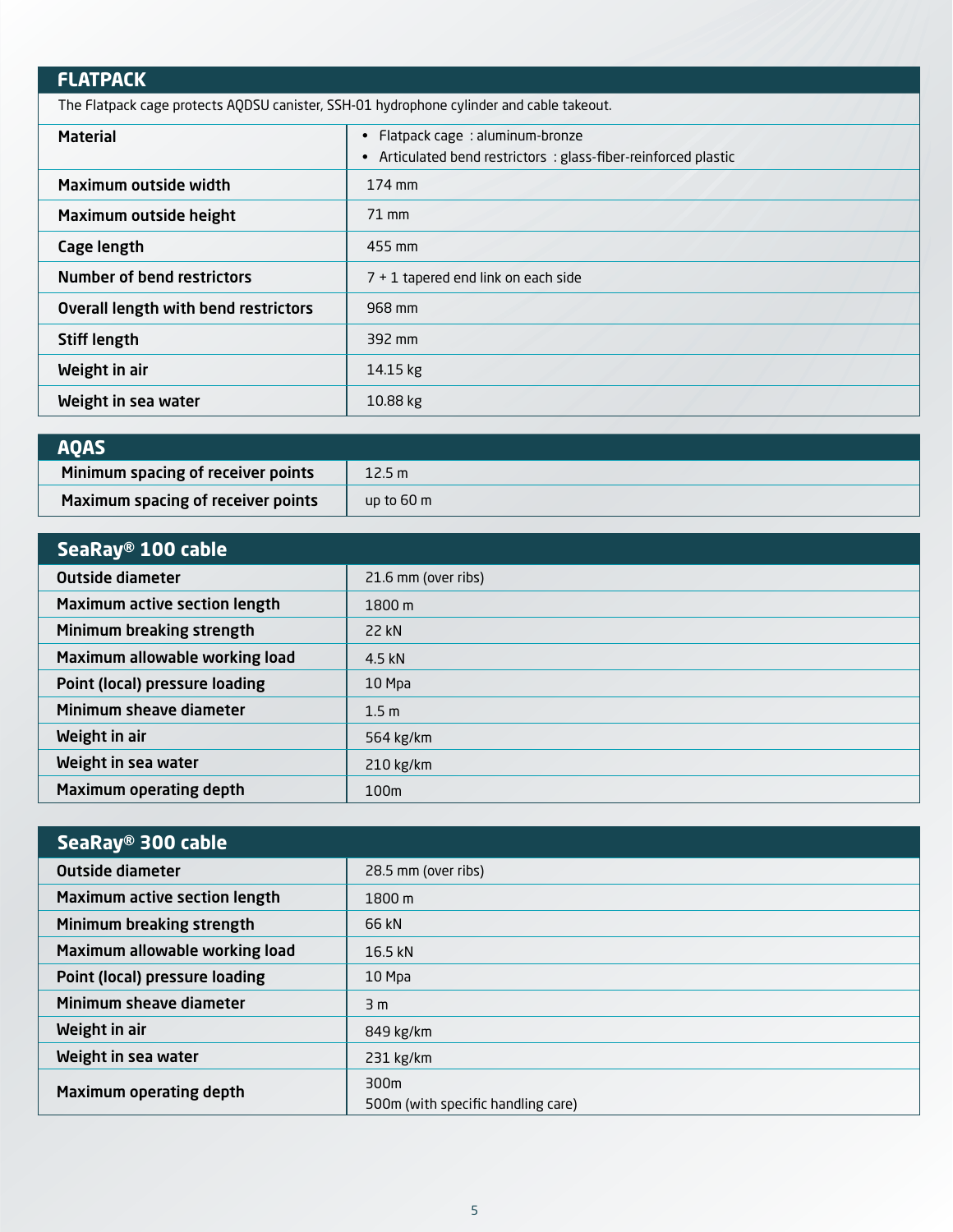| <b>OPTICAL EXTENDER</b>        |                                    |
|--------------------------------|------------------------------------|
| <b>Construction</b>            | Double armour                      |
| <b>Outside diameter</b>        | $23.0$ mm                          |
| <b>Maximum length</b>          | $2.4 \text{ km}$ s                 |
| Minimum breaking strength      | 300 kN                             |
| Maximum allowable working load | 80 kN                              |
| Minimum sheave diameter        | Зm                                 |
| Weight in air                  | 1700 kg/km                         |
| Weight in sea water            | 1350 kg/km                         |
| Maximum operating depth        | 300m                               |
|                                | 500m (with specific handling care) |

| STORAGE AND OPERATING CONDITIONS (IN-SEA) |                                               |  |  |  |
|-------------------------------------------|-----------------------------------------------|--|--|--|
| Storage temperature                       | $-40^{\circ}$ C to + 60 $^{\circ}$ C          |  |  |  |
| <b>Operating temperature</b>              | $0^{\circ}$ C to +40 $^{\circ}$ C             |  |  |  |
| Deployment/Testing Temperature*           | -15°C to $+$ 40°C (with degraded performance) |  |  |  |
| Maximum operating depth SeaRay® 100       | 100m                                          |  |  |  |
| Maximum operating depth SeaRay® 300       | 300m<br>500m with specific handling care      |  |  |  |

\* Tests can be run before deployment on the seabed

## **Sensors**

| <b>AQDSU</b>                 |                                                                               |
|------------------------------|-------------------------------------------------------------------------------|
| <b>GENERAL</b>               |                                                                               |
| <b>Sensor Components</b>     | 3 omni-tilt digital accelerometers and 1 hydrophone                           |
| Sample Rate*                 | 4, 2, 1, 0.5, 0.25 ms                                                         |
| <b>Word Size</b>             | 24 bits                                                                       |
| <b>Offset</b>                | 0 (digitally zeroed)                                                          |
| High cut filter*             | 0.8 FN (linear or minimum phase)                                              |
| <b>Stop band attenuation</b> | > 120 dB (above Nyquist)                                                      |
| <b>Time Standard</b>         | True synchronous system                                                       |
| Phase accuracy               | $20 \mu s$                                                                    |
| <b>Power consumption</b>     | 320mW<br>Typical (during acquisition):<br>Max (during sensor tests):<br>370mW |

\* Bandwidth limited to 400 Hz with full specification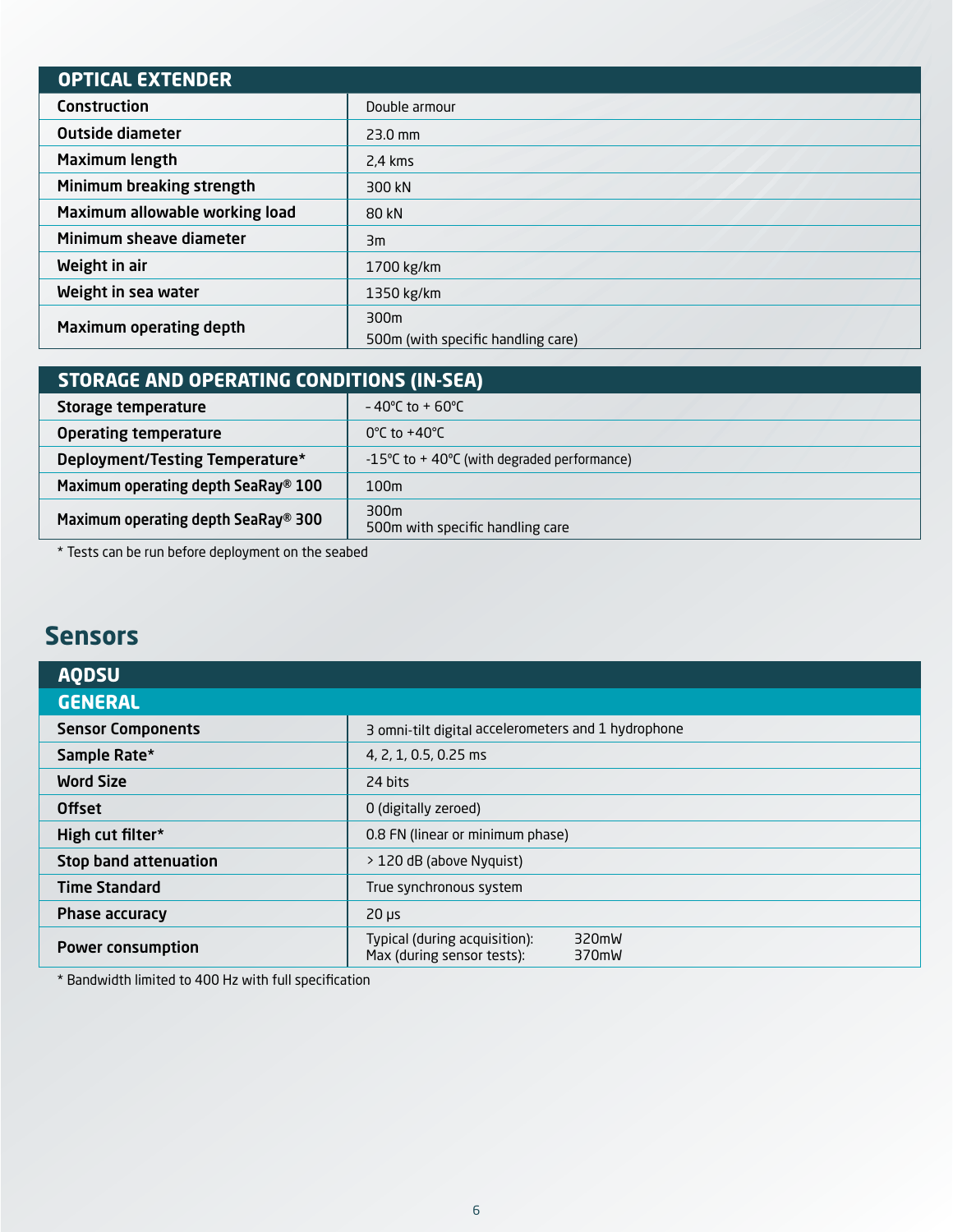| <b>DIGITAL ACCELEROMETER CHANNELS</b>     |                                                         |  |  |
|-------------------------------------------|---------------------------------------------------------|--|--|
| <b>Type</b>                               | Omni-tilt DSU-428                                       |  |  |
| <b>Full scale</b>                         | 5m/s2                                                   |  |  |
| <b>Tilt Max Value</b>                     | $±180^\circ$                                            |  |  |
| <b>Bandwidth</b>                          | 0 - 400 Hz (up to 1600 Hz with degraded specifications) |  |  |
| <b>Distortion</b>                         | $-90$ dB                                                |  |  |
| <b>Amplitude Calibration Accuracy</b>     | ± 0.25%                                                 |  |  |
| <b>Orthogonality Calibration Accuracy</b> | $± 0.25^\circ$                                          |  |  |
| Noise (10-200Hz)                          | $0.4 \mu m/s2/\sqrt{Hz}$                                |  |  |
| System dynamic range                      | 120 dB @ 4 ms                                           |  |  |
| <b>Tilt accuracy</b>                      | $\pm$ 0.5° @ 20°C                                       |  |  |

| <b>HYDROPHONE CHANNEL</b> |                                             |
|---------------------------|---------------------------------------------|
| <b>Type</b>               | FDU-428 Input with charge amplifier         |
| <b>Full scale</b>         | @ G1600: 1.6 V RMS<br>400 mV RMS<br>@ G400: |
|                           | @ G1600: 450 nV RMS                         |
| Noise (3-200Hz) (typical) | @ G400: 145 nV RMS                          |
| <b>Bandwidth</b>          | $3 - 1600$ Hz                               |
| Instant dynamic range     | 124 dB                                      |
| System dynamic range      | 136dB                                       |
| <b>Distortion</b>         | $-110$ dB                                   |
| <b>CMRR</b>               | 110dB                                       |
| <b>Gain Accuracy</b>      | $< 0.1\%$                                   |
| <b>Phase Accuracy</b>     | $20 \mu s$                                  |

| <b>CANISTER</b>                     |                                                                                                |                                  |
|-------------------------------------|------------------------------------------------------------------------------------------------|----------------------------------|
| <b>Material</b>                     | Nickel aluminium<br><b>Bronze</b>                                                              |                                  |
| <b>Outside diameter of canister</b> | 54 mm                                                                                          |                                  |
| Length                              | overall length of canister<br>length over non-mated connectors<br>length over mated connectors | 203.2 mm<br>240.1 mm<br>300.4 mm |
| Weight in air                       | 1.571 kg                                                                                       |                                  |

| <b>SSH HYDROPHONE</b>               |                                     |
|-------------------------------------|-------------------------------------|
| <b>GENERAL</b>                      |                                     |
| <b>Material</b>                     | Polyurethane sleeve                 |
| <b>Fill fluid</b>                   | Silicone fluid                      |
| <b>Outside diameter of cylinder</b> | 54 mm                               |
| Length                              | 154 mm                              |
| Weight in air                       | $0.405$ kg                          |
| <b>Operating temperature</b>        | $-15^{\circ}$ C to +50 $^{\circ}$ C |
| Storage temperature                 | $-40^{\circ}$ C to $+60^{\circ}$ C  |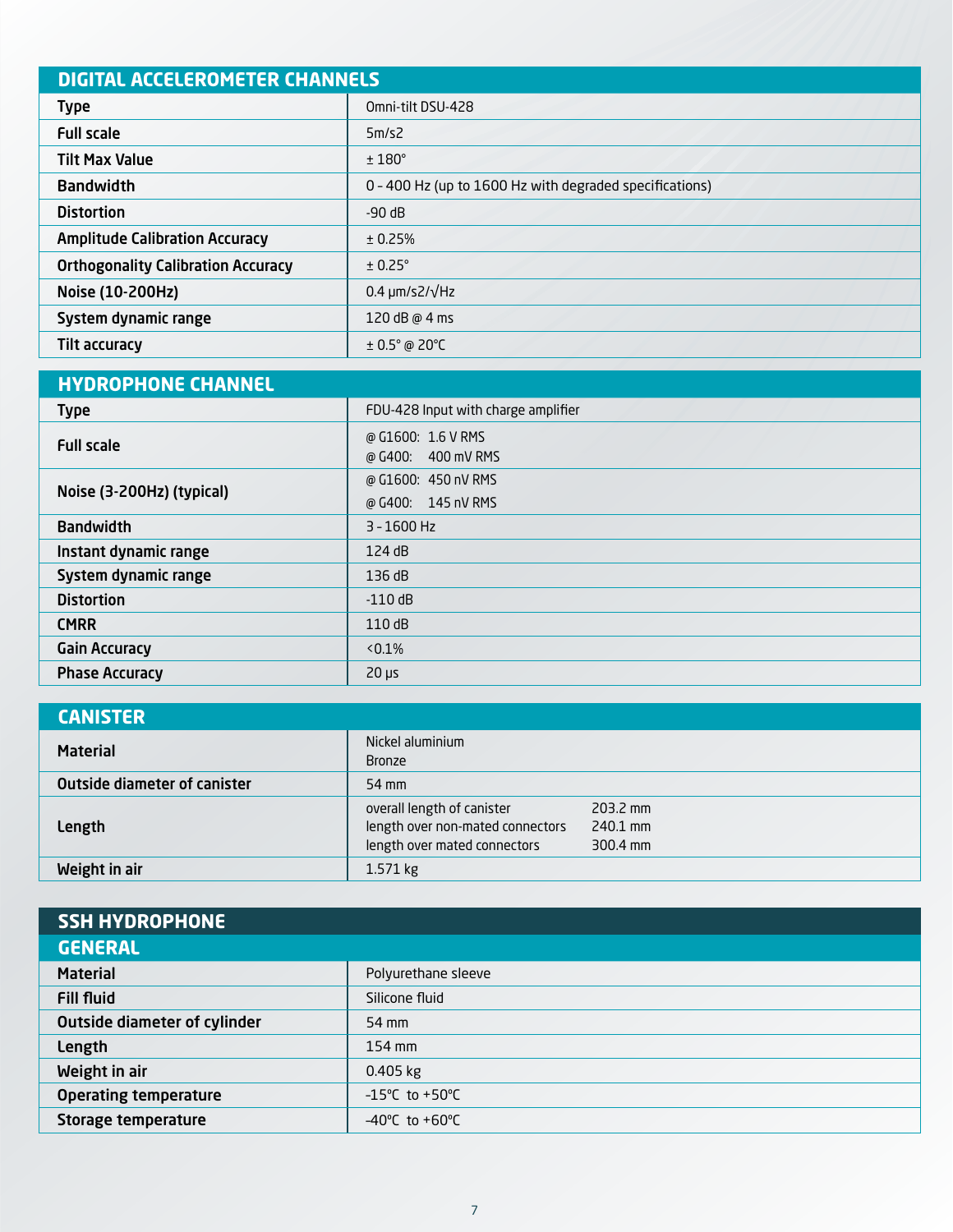| <b>ELECTRICAL SPECIFICATION</b>          |                                                                                                                                                                                                                                                                                                                   |
|------------------------------------------|-------------------------------------------------------------------------------------------------------------------------------------------------------------------------------------------------------------------------------------------------------------------------------------------------------------------|
| Lead type                                | 4-conductor cable with a 4pin Sercel or Impulse connector                                                                                                                                                                                                                                                         |
| Lead length                              | $140 \text{ mm}$                                                                                                                                                                                                                                                                                                  |
| Capacitance                              | 9.6 nF $\pm$ 15% at 1 V & 1 KHz (@ 20°C & 1 ATM)<br>(Approx. 0.4% increase per degree C°).<br>9.6 nF stands for the equivalent capacitance of the two hydrophone elements in parallel<br>connection. The system's sensor test reads the average of the capacitance values of the<br>two elements, that is 4.8 nF. |
| Resistance, lead to lead or lead to case | $>$ 100 MΩ @ 10 VDC.                                                                                                                                                                                                                                                                                              |
| <b>Dissipation factor</b>                | 0.02 (typical maximum)                                                                                                                                                                                                                                                                                            |

| <b>PERFORMANCE SPECIFICATION</b>    |                                                                       |  |
|-------------------------------------|-----------------------------------------------------------------------|--|
|                                     | Hydrophone sensitivity:                                               |  |
| <b>Voltage sensitivity</b>          | -204.5 dB re 1 V/µPa (5.96 V/bar) ± 1.5 dB at 20 Hz (@ 20°C & 1 ATM). |  |
|                                     | System sensitivity (including charge amplifier): 5.66 V/bar.          |  |
| Voltage sensitivity vs. temperature | <1.5 dB change from -10°C to +40°C (0.04 dB maximum change per 1°C)   |  |
| Maximum operating depth             | $500 \text{ m}$                                                       |  |

# **Compatibility**

| <b>COMPATIBILITY BETWEEN SEARAY AND SEARAY 428</b> |                             |                |                               |                                         |  |
|----------------------------------------------------|-----------------------------|----------------|-------------------------------|-----------------------------------------|--|
| <b>Software Version</b>                            | <b><v2.0< b=""></v2.0<></b> |                | YZ.0                          |                                         |  |
| <b>Transmission rate</b>                           | 8 MHz                       | 16 MHz         | 8 MHz                         | <b>16 MHz</b>                           |  |
| <b>TZRU</b>                                        | Yes                         | No.            | <b>Yes</b>                    | <b>No</b>                               |  |
| <b>TZLU</b>                                        | Yes                         | No.            | Yes                           | <b>No</b>                               |  |
| <b>SBLU</b>                                        | <b>No</b>                   | No.            | <b>Yes</b><br>Repeater: 400 m | Yes<br>(AQRU mandatory on<br>extenders) |  |
| Extender: 400 m                                    | Yes                         | <b>No</b>      | <b>Yes</b>                    | Yes (with 4 AQRUs)                      |  |
| Extender: 200 m                                    | Yes                         | <b>No</b>      | Yes                           | <b>Yes</b>                              |  |
| <b>Optical Extender</b>                            | Yes                         | N <sub>0</sub> | <b>Yes</b>                    | <b>Yes</b>                              |  |

| <b>Software Version</b>    | $V2.0$     |           | YZ.0 |      |
|----------------------------|------------|-----------|------|------|
| <b>BCXU output Voltage</b> | 365V       | 600V      | 365V | 600V |
| <b>TZRU</b>                | Yes        | <b>No</b> | Yes  | Yes  |
| <b>TZLU</b>                | <b>Yes</b> | No        | Yes  | No   |
| <b>SBLU</b>                | <b>No</b>  | No        | Yes  | Yes  |
| <b>Optical Extender</b>    | Yes        | <b>No</b> | Yes  | Yes  |

|                         | <b>Accutime Gold</b> | <b>Meinberg M300</b> |
|-------------------------|----------------------|----------------------|
| <b>Software version</b> | V2.0                 | V2.0                 |

Note: Sercel reserves the right to change its specifications without prior notice. All specifications are typical at 20°C